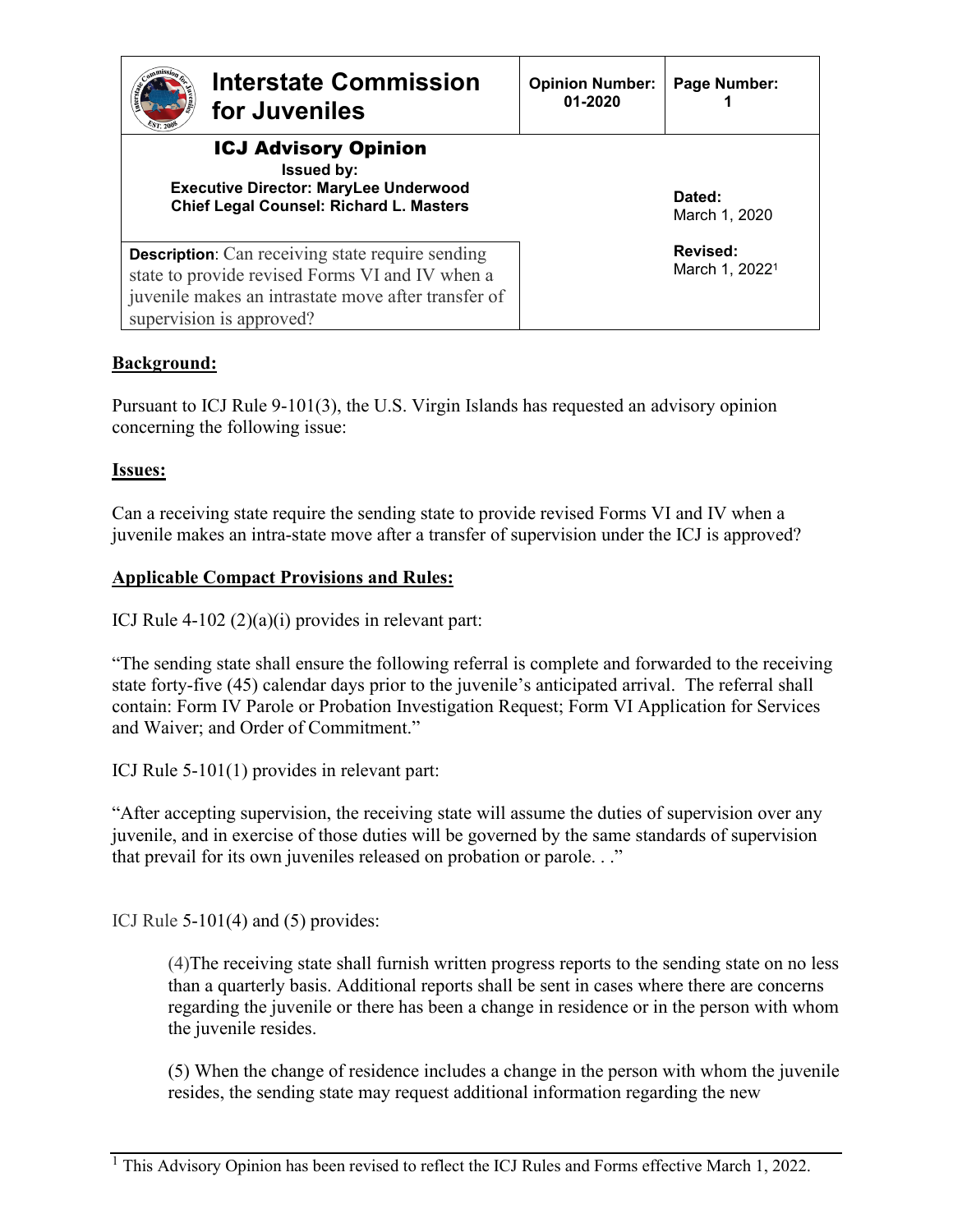| <b>Interstate Commission</b><br>for Juveniles                                                                                                                                                 | <b>Opinion Number:</b><br>01-2020 | Page Number:                           |
|-----------------------------------------------------------------------------------------------------------------------------------------------------------------------------------------------|-----------------------------------|----------------------------------------|
| <b>ICJ Advisory Opinion</b><br><b>Issued by:</b><br><b>Executive Director: MaryLee Underwood</b><br><b>Chief Legal Counsel: Richard L. Masters</b>                                            |                                   | Dated:<br>March 1, 2020                |
| <b>Description:</b> Can receiving state require sending<br>state to provide revised Forms VI and IV when a<br>juvenile makes an intrastate move after transfer of<br>supervision is approved? |                                   | Revised:<br>March 1, 2022 <sup>1</sup> |

residence. If the sending state does not support this change, they shall notify the receiving state and propose an alternative living arrangement or affect the return of the juvenile.

## **Analysis and Conclusions**:

In its request for an advisory opinion the Virgin Islands states, "The Virgin Islands as the sending state in this situation, is being asked to re-submit Forms VI and IV for each juvenile. The Virgin Islands' resolute position in this matter is that inasmuch as the receiving state has already accepted supervision, the Virgin Islands as a sending state, should not be required to re-submit a request for approval of supervision (Forms VI & IV); including having to revisit the Court for a signature of approval. The Virgin Islands asserts that revisiting the Court could potentially engender the Court's concern and/or mistrust in the fidelity of the ICJ process and the nature of the supervision being provided, or put unnecessary strain on our already limited resources of time and personnel. Rather, this matter should be addressed by the receiving state on an intrastate level."

While the Commission has published a "Best Practice on Intrastate Relations within the Receiving State" which implies that ICJ Rule 5-101(4) and (5) are controlling, it does not specifically address whether the receiving state can require the sending state to submit a new Form VI and/or Form IV.

The U.S. Supreme Court has made clear, "Our first step in interpreting a statute is to determine whether the language at issue has a plain and unambiguous meaning ... [o]ur inquiry must cease if the statutory language is unambiguous and the statutory scheme is coherent and consistent." See *Robinson v. Shell Oil Co., 519 U.S. 337, 340 (1997).* Moreover, as the U.S., Supreme Court has recently reaffirmed the "fundamental canon of statutory construction that the words of a statute must be read in their context and with a view to their place in the overall statutory scheme." *Utility Air Regulatory Group v. EPA 134 S. Ct. 2427 (2014); [FDA v. Brown](https://1.next.westlaw.com/Link/Document/FullText?findType=Y&serNum=2000079182&pubNum=708&originatingDoc=Icbae0cb4fac111e3b4bafa136b480ad2&refType=RP&originationContext=document&transitionType=DocumentItem&contextData=(sc.Search)) & [Williamson Tobacco Corp.,](https://1.next.westlaw.com/Link/Document/FullText?findType=Y&serNum=2000079182&pubNum=708&originatingDoc=Icbae0cb4fac111e3b4bafa136b480ad2&refType=RP&originationContext=document&transitionType=DocumentItem&contextData=(sc.Search)) 529 U.S. 120, 133 (2000)*

It is clear that the ICJ Rules require that Form IV and Form VI are to be used by the sending state in order to complete a referral of an eligible juvenile, under ICJ Rule 4-102 (2)(a)(i). Equally apparent is the requirement that after supervision is accepted under the ICJ, the receiving state "will assume the duties of supervision over any juvenile, **and in exercise of those duties will be governed by the same standards of supervision that prevail for its own juveniles** 

 $\frac{1}{1}$  This Advisory Opinion has been revised to reflect the ICJ Rules and Forms effective March 1, 2022.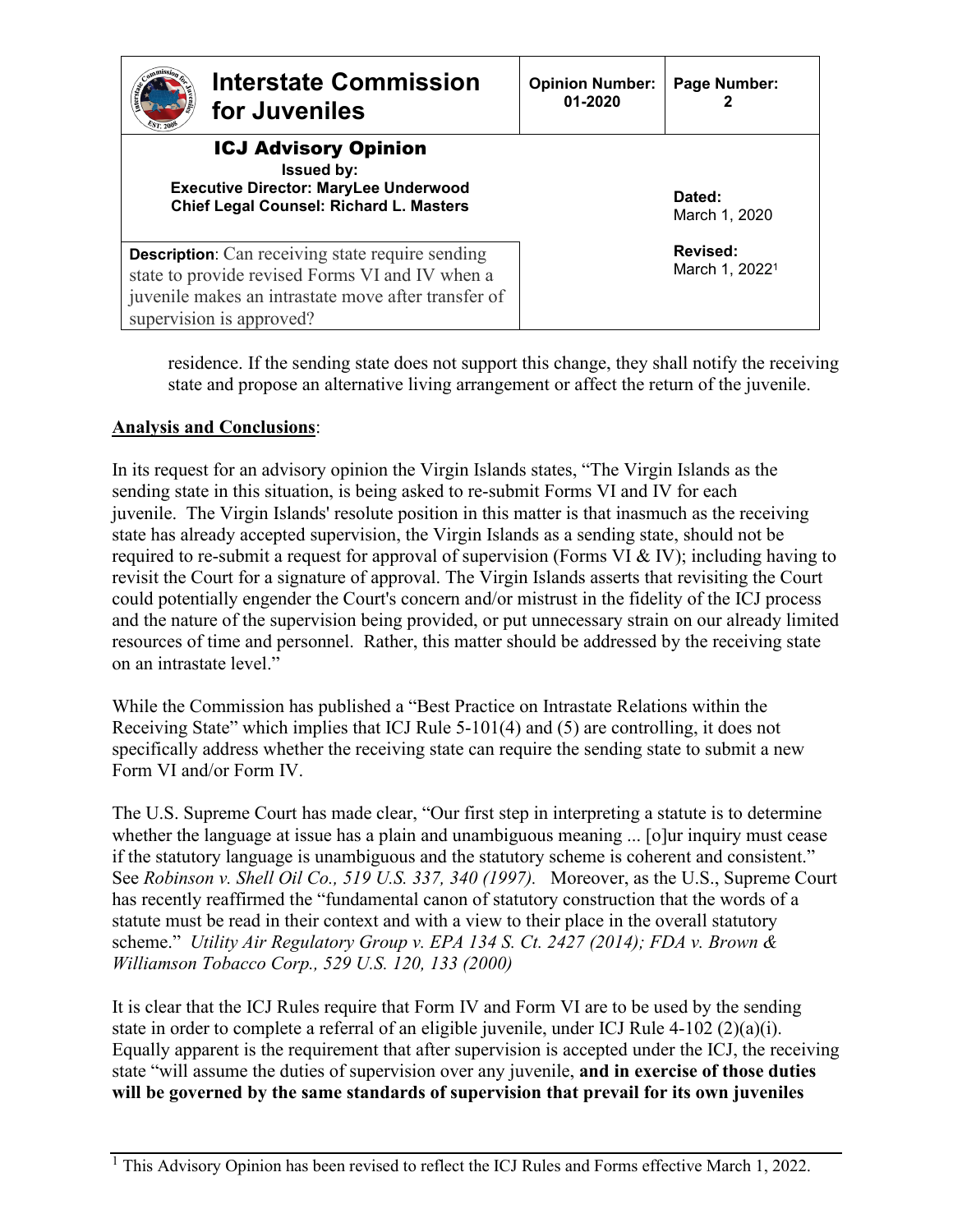| <b>Interstate Commission</b><br>for Juveniles                                                                                                                                                 | <b>Opinion Number:</b><br>01-2020 | Page Number:                           |
|-----------------------------------------------------------------------------------------------------------------------------------------------------------------------------------------------|-----------------------------------|----------------------------------------|
| <b>ICJ Advisory Opinion</b><br><b>Issued by:</b><br><b>Executive Director: MaryLee Underwood</b><br><b>Chief Legal Counsel: Richard L. Masters</b>                                            |                                   | Dated:<br>March 1, 2020                |
| <b>Description:</b> Can receiving state require sending<br>state to provide revised Forms VI and IV when a<br>juvenile makes an intrastate move after transfer of<br>supervision is approved? |                                   | Revised:<br>March 1, 2022 <sup>1</sup> |

**released on probation or parole."** (emphasis supplied). See ICJ Rule 5-101(1). No provision of either the ICJ statute or ICJ Rules requires the "resubmission" of a Form VI. The "statutory scheme" of the ICJ statute is to require the use of this form **only** as a pre-requisite for the transfer of a juvenile supervision case from a sending to a receiving state. Once transferred to the receiving state, it will assume the duties of supervision and will apply the same requirements used to supervise juveniles sentenced in the receiving state.

Consistent with these principles, it is inconsistent to **require** the resubmission of a Form VI by a receiving state because the transfer of supervision is already complete and the responsibility for supervision of the juvenile has shifted to the receiving state, which is then obligated to apply the same standards of supervision which are applied to its own juveniles. Similarly, Form IV Parole or Probation Investigation Request is required pursuant to ICJ Rule 4-102 (2)(a)(i), in order to "ensure the following referral is complete."

Furthermore, the Form VI indicates that a change in residence must be "authorized by the proper authorities in the receiving state." Through this longstanding provision of Form VI, the Commission has authorized the receiving state to approve or not approve change in residence. Given that the receiving state should apply the same standards of supervision that which are applied to its own juveniles, the receiving state's internal protocol regarding changes of residence should be applied.

Additionally, ICJ Rule 5-101(4) specifically provides a mechanism for communications regarding changes in residence. It states: "*Additional reports shall be sent in cases where* there are concerns regarding the juvenile or *there has been a change in residence or in the person with whom the juvenile resides*." Thus, if there has been a change in residence or a change in the person with whom the juvenile resides, the change should be reported via an additional report, regardless of whether or not the receiving state approved the change. Given that the sending state retains jurisdiction, the sending state may exercise discretion in how to respond to the additional report.

Finally, effective March 1, 2022, ICJ Rule 5-101 was amended to clarify the requirements for each state when a change of residence occurs. Through the modification of subsection (4) and addition of subsection (5), the Commission clarified that such changes must be reported by the receiving state and addressed how sending states may respond. Because these amendments were made following the initial publication of this advisory opinion, they reiterate that it is not

 $\frac{1}{1}$  This Advisory Opinion has been revised to reflect the ICJ Rules and Forms effective March 1, 2022.